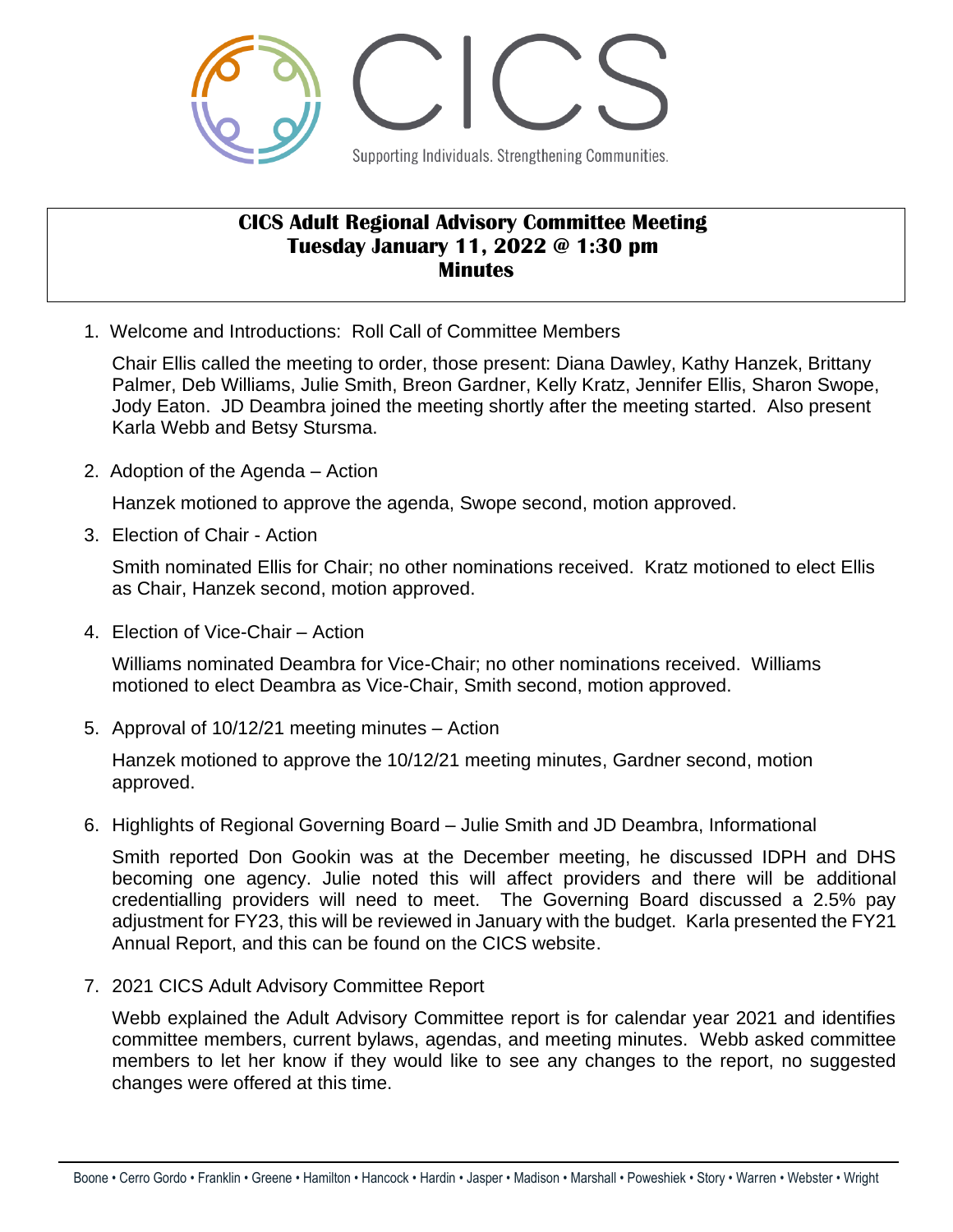8. Review and Consideration of Bylaws Central Iowa Community Services Adult Regional Advisory

Committee – Karla Webb – Action

Webb noted no suggested changes at this time to the bylaws; no committee members had suggested changes. Hanzek motioned to accept the bylaws as they currently are, Kratz second, motion approved.

9. Discussion and Direction of Adult Advisory Committee Structure – Karla Webb, Action

Webb reported would like to visit about the current structure of the Advisory Committee and seek feedback from committee members on if the current structure is meeting their needs and if members have suggested changes to the current structure and processes. Iowa Administrative Code requires membership of the adult advisory committee to consist of adults who utilize services or actively involved relatives of such adult, service providers, and governing board representatives. The bylaws indicate each member county shall have a representative of an adult who utilizes services or actively involved relatives of such adult and service provider shall be appointed by the governing board. As CICS is 15 counties and with two ex-officio governing board members, the committee should have 32 representatives. Historically it has been a challenge to obtain representation from each county, anticipate adding representation soon from the four counties that joined CICS last summer. Webb noted a typical meeting involves report out from advisory committee members appointed to the governing board and staff report, generally meeting topics have not involved input/feedback from advisory members. Webb discussed an option of the committee chair appointing a sub-committee to look at the current structure and processes of the advisory committee and then bring information/suggestions back to the full committee for consideration. Any changes to the bylaws would need to be approved by the Governing Board.

Stursma noted annual reports are brought to the advisory committee after the reports are written and are wondering if there is a way to include input as reports are being written, timing of the reports and when they are due can be challenging.

Eaton discussed she would like to see if input could be given as the budget and reports are being developed, having worked in this area she understands there are challenges to the timing of when reports are due as you often are waiting for information and then once you get the information the report needs to be submitted to DHS. She would like to see the ability to be able to advise, share about local needs, and also provide legislative input. Eaton noted previously had the availability of local funds which allowed local decisions to be made on how to spend the local funds, she discussed an awareness activity being considered locally but they do not have funding to administer the activity.

Dawley discussed she found it helpful in the past to have people share their personal stories of attending trainings and services and supports they've received.

Kratz indicated she would be interested in serving on a sub-committee, and looking at her involvement on the advisory committee as a provider; 43 North Iowa serves multiple CICS counties and could there be a way representation could be for multiple counties. Stursma noted the current structure is the provider representative is representing one county rather than multiple counties on the advisory committee and this is something that could be looked at.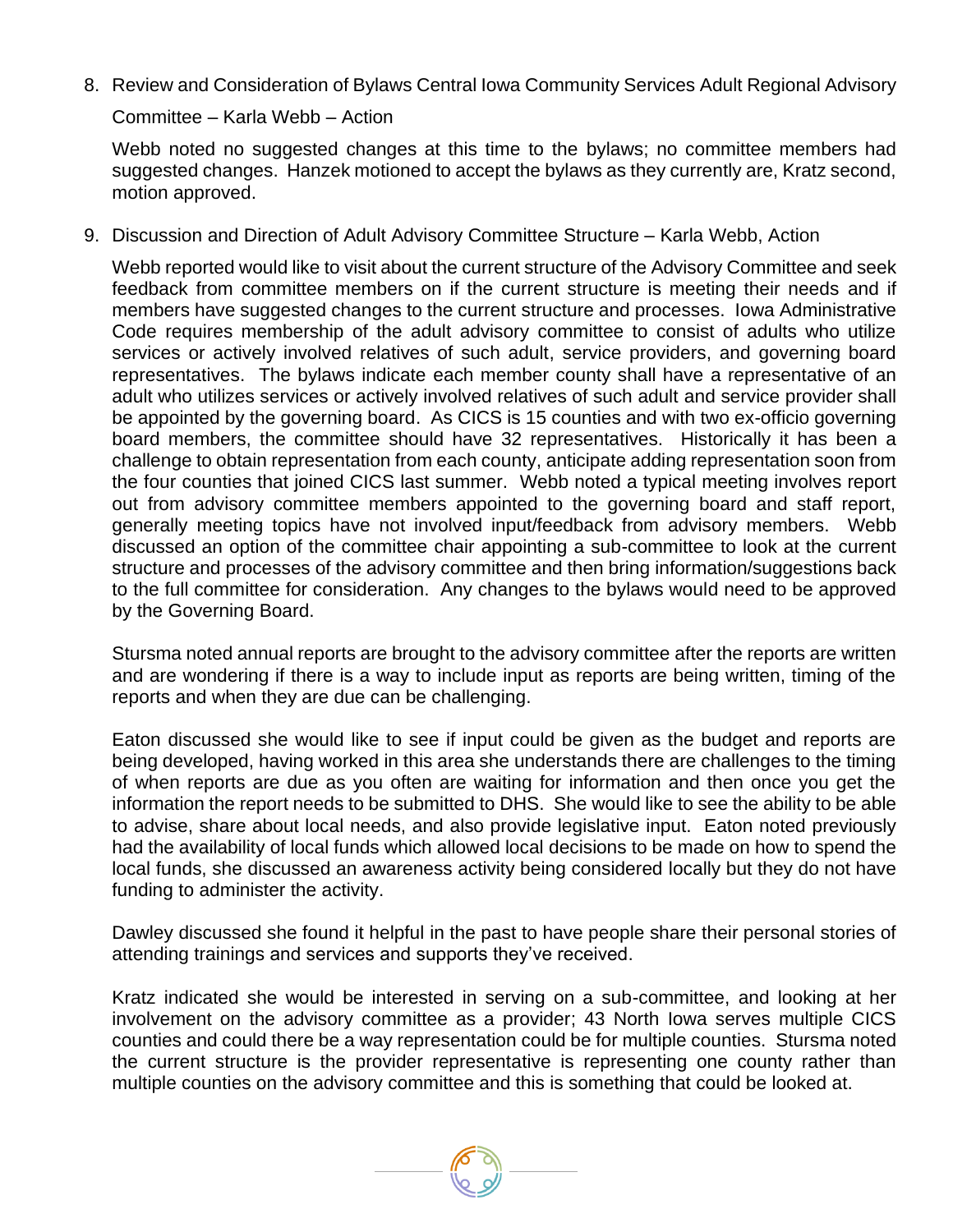Hanzek motioned for the Chair to appoint a sub-committee to look at the current structure of the adult advisory committee and offer suggested changes, Kratz second, motion approved.

## 10. Appointment of Adult Advisory Sub-Committee – Chair – Action

Chari Ellis appointed Kratz, Hanzek, and committee members not present if they are interested, to a sub-committee to work with Webb and Stursma on reviewing the current advisory committee structure and bring back suggestions to the full committee. Agreed Webb would reach out to committee members not present to see if they would be interested in serving on the committee.

## 11. Agency Update/Information Sharing

Swope shared they are seeing about 700 visits per month by members at Mid-Iowa Triumph Center, they continue to call people that are not comfortable coming to the drop-in center, have obtained clothing for individuals, they have increased hours to 32 hours per week, have offered warming center services, increased ability to serve families, are seeing increased referrals from SATUCI and Center Associates, the center is very busy.

Hanzek noted the Friendship Club was closed last week for two days due to COVID-19 and is reopen now.

Smith with Capstone Behavioral Healthcare noted they've had staff affected by COVID-19 over the last six to eight weeks, staff haven't been as ill and have been able to do some work from home. The technology they have has been helpful, hired a new ARNP, Laura Owens.

Gardner with Friendship Club noted they served 68 individuals for their holiday party through donations, they utilized local stores to meet donation needs; are helping clients with the mental health aspects of COVID-19 and coping with wearing face coverings, it is helpful to have three staff members present at the center.

Kratz noted 43 North Iowa continues to work through COVID-19, are trying to develop intensive residential services and crisis stabilization, they are choosing to stay under 100 employees at this time, their employment services are increasing, they do not currently have any wait lists for services.

Palmer with Crossroads Behavioral Health Service noted they are seeing issues with COVID-19 also. They have an onsite psychiatric nurse practitioner in their Winterset office available to see patients, have three interns right now, and also three mental health clinicians in Winterset office.

Ellis noted Friendship Ark has been impacted by COVID-19, they have waiting lists in all four service areas.

Stursma inquired what providers are seeing in regard to workforce shortage. Eaton indicated she is on the Progress Industry Board and noted this provider did experience some loss of staff due to vaccine mandate for ICF staff. If the provider did not implement a vaccine mandate for ICF staff, then they would have lost Medicaid funding. The provider also has had issues with staff not showing up for orientation after they've been hired. Smith noted they still have a position open in their supported community living program, she would like to hire two